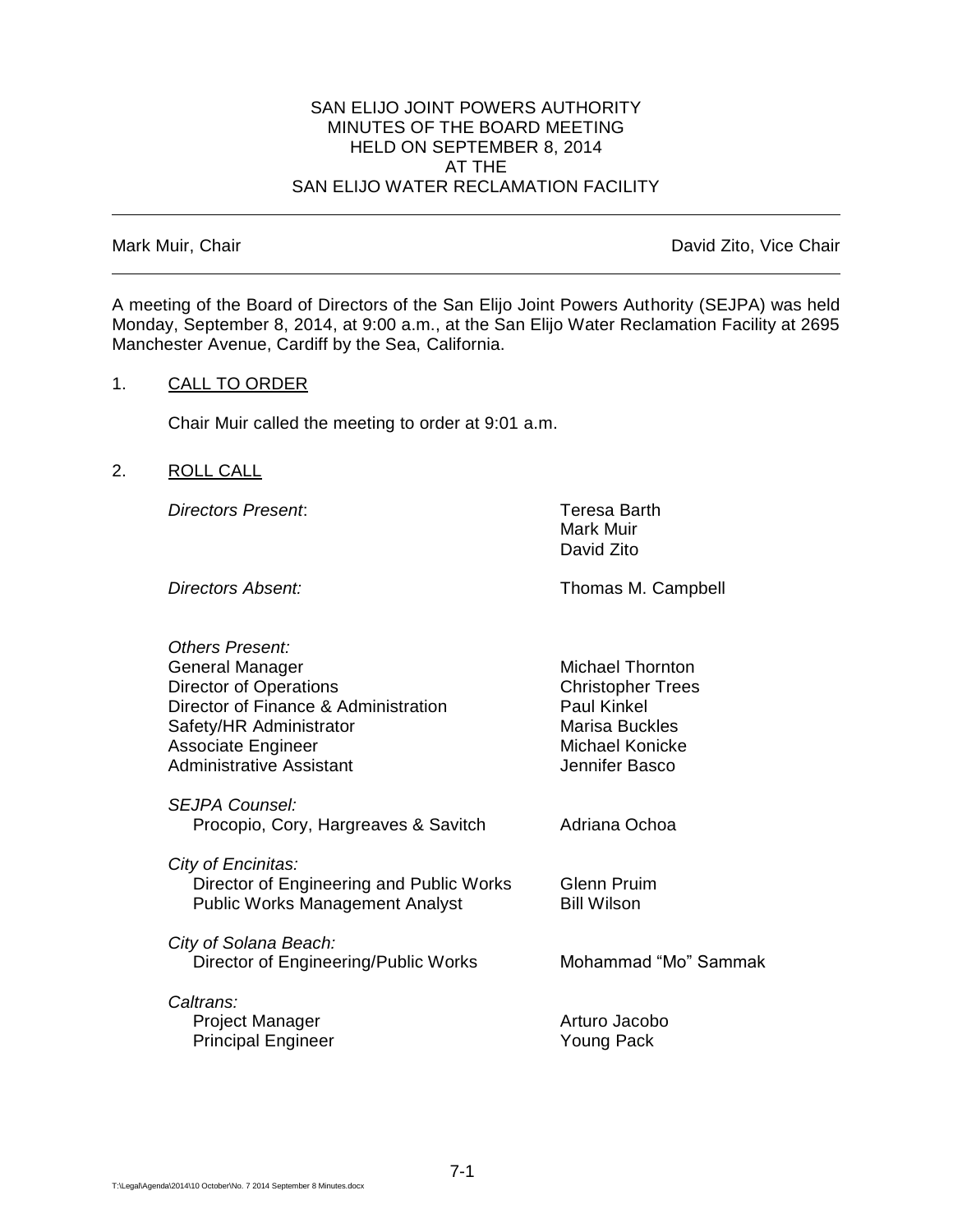# 3. PLEDGE OF ALLEGIANCE

Chair Muir led the Pledge of Allegiance.

#### 4. ORAL COMMUNICATIONS

The General Manager introduced Michael Konicke to the Board of Directors. Mr. Konicke, Associate Engineer, is the newest member of the SEJPA staff.

#### 5. PRESENTATION OF AWARDS

None

#### 6. CONSENT CALENDAR

Moved by Board Member Barth and seconded by Vice Chair Zito to approve the Consent Calendar.

Motion carried with the following vote of approval:

| AYES:    | Barth, Muir, Zito |
|----------|-------------------|
| NOES:    | None              |
| ABSENT:  | Campbell          |
| ABSTAIN: | None              |

Consent Calendar:

| Agenda Item No. 7 | Approval of Minutes for the July 14, 2014 meeting |
|-------------------|---------------------------------------------------|
|                   |                                                   |

- Agenda Item No. 8 Approval for Payment of Warrants and Monthly Investment Report
- Agenda Item No. 9 San Elijo Water Reclamation Facility Treated Effluent Flows – Monthly Report
- Agenda Item No. 10 San Elijo Joint Powers Authority Recycled Water Program – Monthly Report

### 11. ITEMS REMOVED FROM CONSENT CALENDAR

None

# 12. UPDATE ON SAN ELIJO JOINT POWERS AUTHORITY POTENTIAL UTILITY CONFILICTS WITH PROPOSED NORTH COAST CORRIDOR PROGRAM

General Manager Thornton introduced Arturo Jacobo, Project Manager for Caltrans, who briefed the Board of Directors on the North Coast Corridor (NCC) Program. The NCC Program is comprised of three primary focus areas – the Interstate 5 Express Lanes Project, coastal and rail transit enhancements, and environmental protection and coastal access improvements. Mr. Jacobo stated that Caltrans is on track to begin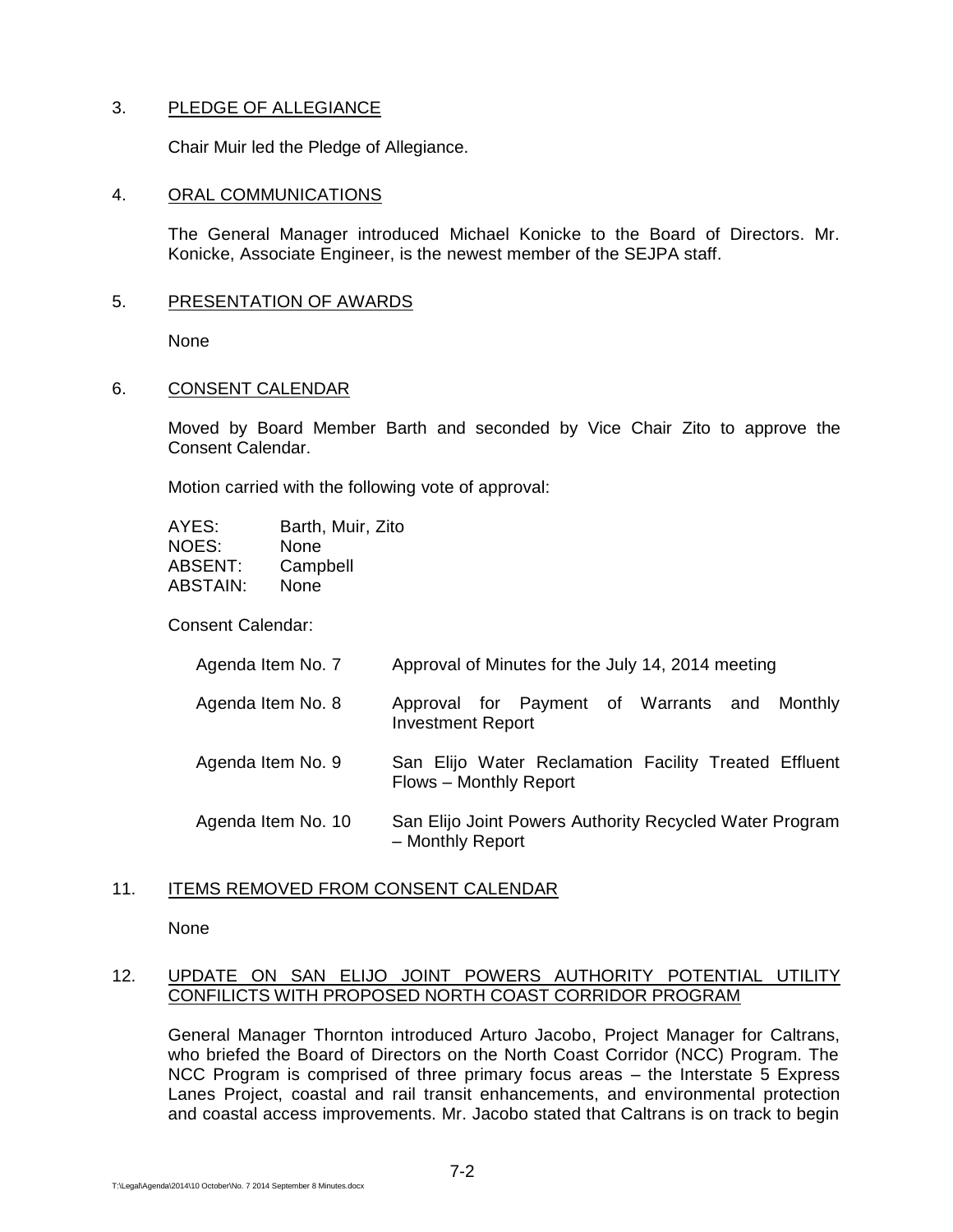construction by June 2015. General Manager Thornton stated that the SEJPA owns recycled water pipelines that are potentially in conflict with the proposed I-5 Freeway improvements. As stated in the agreement that grants utility easements to the SEJPA from Caltrans, it is the SEJPA's responsibility to relocate pipelines that are in conflict with the future Caltrans improvements. The General Manager informed the Board Members that the SEJPA has engaged Kennedy Jenks Consultants to provide technical support on the evaluation of pipeline conflicts, and the development of alternatives to resolve the identified conflicts. The initial efforts are being funded from an existing open contract, which has \$9,400 in unspent funds. The total cost of the effort is \$43,000; therefore, a new contract in the amount of \$33,600 was requested. Adequate funds are available in the Water Reclamation Fund for the Kennedy Jenks Consultants services.

Moved by Board Member Barth and seconded by Vice Chair Zito to:

1. Authorize the General Manager to execute an Engineering Services Agreement with Kennedy Jenks Consulting for an amount not to exceed \$33,600.

Motion carried with the following vote of approval:

AYES: Barth, Muir, Zito NOES: None ABSENT: Campbell ABSTAIN: None

## 13. CLOSED SESSION

The Board of Directors adjourned to closed session at 9:23 a.m., with Designated Representative Michael Thornton, per Government Code Section 54957(b) (1) and Government Code Section 54957.6(a): Public Employee Performance Evaluation, Salary and Benefits; Position: General Manager.

The Board of Directors came out of closed session at 9:46 a.m.

### 14. DISCUSSION AND POSSIBLE FINAL ACTION REGARDING GENERAL MANAGER CONTRACT, COMPENSATION (GOV. CODE 54957.6(A))

Moved by Vice Chair Zito and seconded by Member Barth to:

- 1. Award of a \$5,000 non-base building bonus for merit performance during the June 2013 – May 2014 review period; and
- 2. Approval of an employment agreement between the SEJPA and the General Manager for the period July 1, 2014 through June 30, 2016.

Motion carried with the following vote of approval:

| Barth, Muir, Zito |
|-------------------|
| None              |
| Campbell          |
| None              |
|                   |